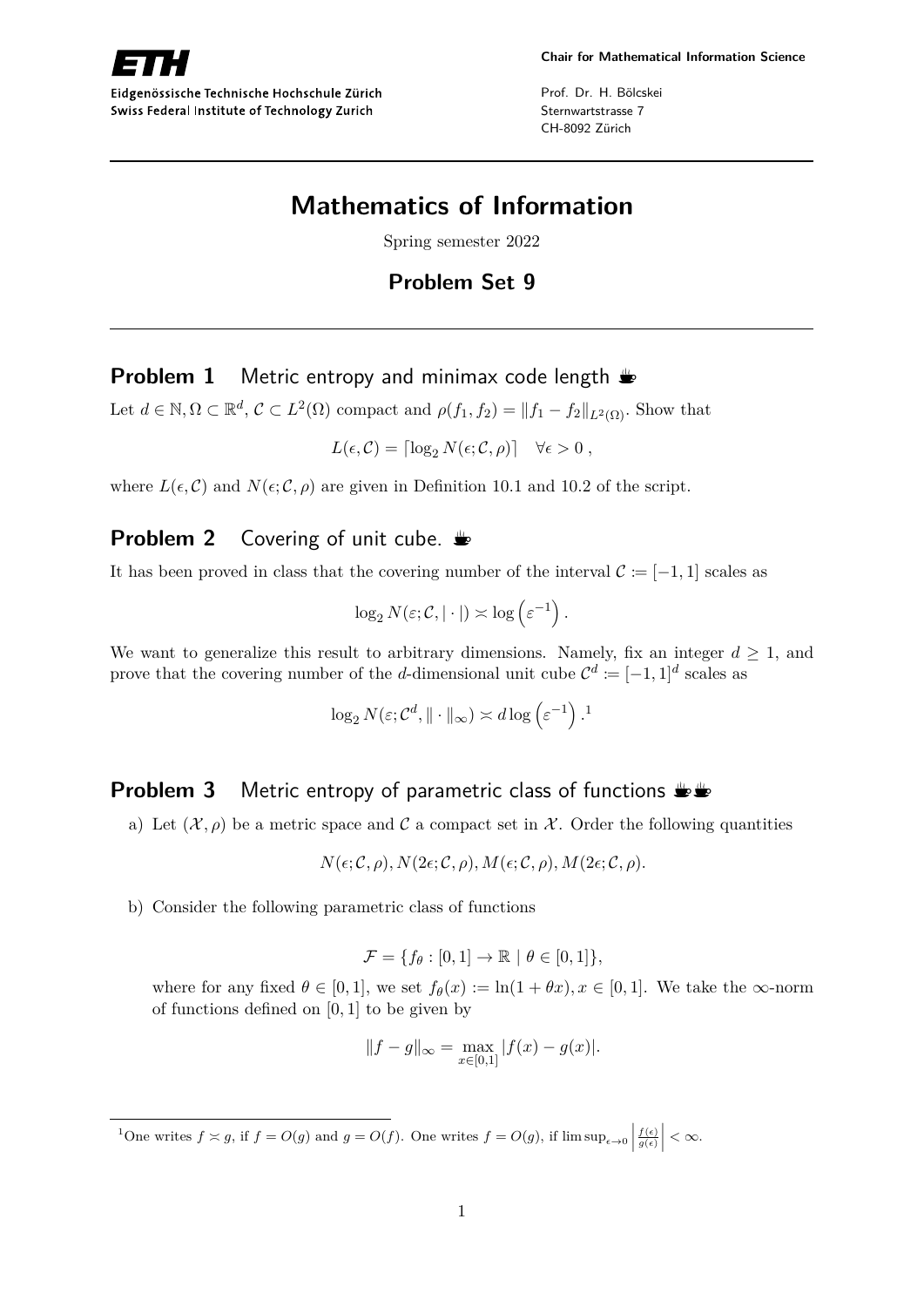- i) For  $\epsilon < 1/2$ , construct an  $\epsilon$ -covering  $A(\epsilon)$  for the class F as follows.
	- Set  $T = \frac{1}{2}$  $\frac{1}{2\epsilon}$ , and for  $i = 0, 1, \ldots, T$ , define  $\theta_i = 2\epsilon i$ . We also add the point  $\theta_{T+1} = 1$ , thereby forming a collection  $\{\theta_0, \ldots, \theta_T, \theta_{T+1}\}$  contained in [0, 1]. Show that the associated functions  $\{f_{\theta_0}, \ldots, f_{\theta_T}, f_{\theta_{T+1}}\}$  constitute an  $\epsilon$ -covering of F. Find an upper bound on the  $\epsilon$ -covering number  $N(\epsilon; \mathcal{F}, \| \cdot \|_{\infty})$  in terms of  $\epsilon$ .

*Hint: You can use without proof that*  $\frac{x}{1+x} \leq \ln(1+x) \leq x$ *, for all*  $x > -1$ *.* 

ii) For  $\epsilon < 1/3$ , construct an  $\epsilon$ -packing  $P(\epsilon)$  for the class F. Find a lower bound on the  $\epsilon$ -packing number  $M(\epsilon; \mathcal{F}, \|\cdot\|_{\infty})$  in terms of  $\epsilon$ .

*Hint: You can use without proof that*  $\frac{x}{1+x} \leq \ln(1+x) \leq x$ *, for all*  $x > -1$ *.* 

iii) Show that the metric entropy of the class F w.r.t. the norm  $\|\cdot\|_{\infty}$  satisfies

 $\log N(\epsilon; \mathcal{F}, \| \cdot \|_{\infty}) \asymp \log(1/\epsilon), \text{ as } \epsilon \to 0.2$ 

#### **Problem 4** Optimality with Johnson-Lindenstrauss.

Fix  $\delta \in (0, 1/2)$ . Throughout, 'log' denotes logarithm to the base 2. Fix an integer  $m \ge 1$  and take  ${x_j}_{j=1}^m$  to be an orthonormal basis for  $\mathbb{R}^m$ . Also fix an integer  $k \geq 1$  together with a function  $\tilde{f} : \mathbb{R}^m \to \mathbb{R}^k$  which, for all  $1 \leq i, j \leq m$ , satisfies

$$
(1 - \delta) \|x_i - x_j\|_2^2 \le \|f(x_i) - f(x_j)\|_2^2 \le (1 + \delta) \|x_i - x_j\|_2^2. \tag{1}
$$

In this problem, we prove a converse to the Johnson-Lindenstrauss Lemma discussed in the lecture, namely that there exists a constant  $C > 0$  independent of k, m, and  $\delta$  such that, if  $C \log(m) > k$ , there does not exist a function f satisfying (1).

- a) Prove that  $\{f(x_j)\}_{j=1}^m \subseteq \mathcal{B}(y, 2)$ , where  $y := (1/m) \sum_{j=1}^m f(x_j)$  and  $\mathcal{B}(y, 2)$  is the open ball with respect to the  $\|\cdot\|_2$ -norm centered at *y* and of radius 2.
- b) Prove that  $\{f(x_j)\}_{j=1}^m$  is a 1-packing of  $(\mathcal{B}(y, 2), \|\cdot\|_2)$ .
- c) Prove that the 1-packing number  $M(1; \mathcal{B}(y, 2), \| \cdot \|_2)$  of  $(\mathcal{B}(y, 2), \| \cdot \|_2)$  satisfies

$$
C \log \left( M(1; \mathcal{B}(y, 2), || \cdot ||_2) \right) \leq k,
$$

where  $C > 0$  is a constant that does not depend on any of  $k, m, \delta$ .

*Hint: Use the volume ratio estimate provided in the Handout (Lemma 10.5).*

d) Conclude that there exists a constant  $C > 0$  independent of k, m, and  $\delta$  such that, if  $C \log(m) > k$ , there does not exist a function  $f: \mathbb{R}^m \to \mathbb{R}^k$  satisfying (1).

<sup>&</sup>lt;sup>2</sup>One writes  $f \approx g$ , if  $f = O(g)$  and  $g = O(f)$ . One writes  $f = O(g)$ , if  $\limsup_{\epsilon \to 0}$  $\left| \frac{f(\epsilon)}{g(\epsilon)} \right| < \infty.$